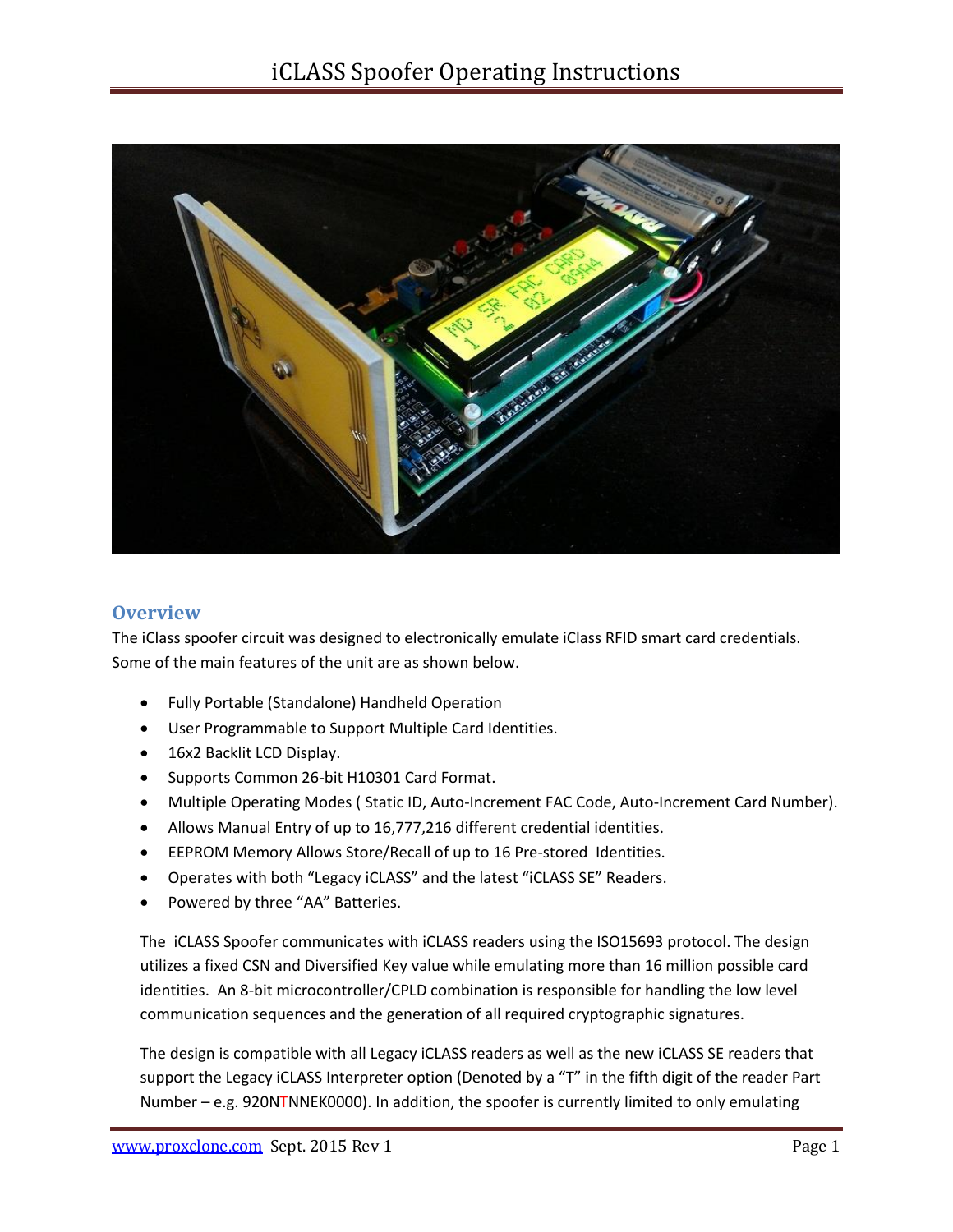Standard Security credentials. The ability to spoof "High Security/Elite" credentials is supported by the hardware design but would require a minor firmware modification to change the spoofers fixed Diversified Key value.

# **User Interface**

The iCLASS spoofer utilizes a set of five pushbutton switches to interact with the user. A separate pushon/push-off switch is also provided in order to power the unit on and off. A backlit LCD display provides a visual indication of the current operating mode and selected credential parameters. The layout of the various switches and display can be seen in Figure 1.

A description of each of the switch functions is included below.



Figure 1. Spoofer User Interface Layout

### **Switch Functions**

### **[On/Off]**

Power to the iCLASS Spoofer is handled by the small square blue/white pushbutton switch located near the top left corner of the LCD display. Push once to turn the unit on, push again to turn the unit off.

### **[Cursor]**

The <cursor> button is top leftmost small red pushbutton in the layout shown above. Each press of this button moves the LCD Display cursor one position to the right. The cursor is used to select a particular digit of the display to be modified. The cursor is only visible while operating in Setup mode (MD=0)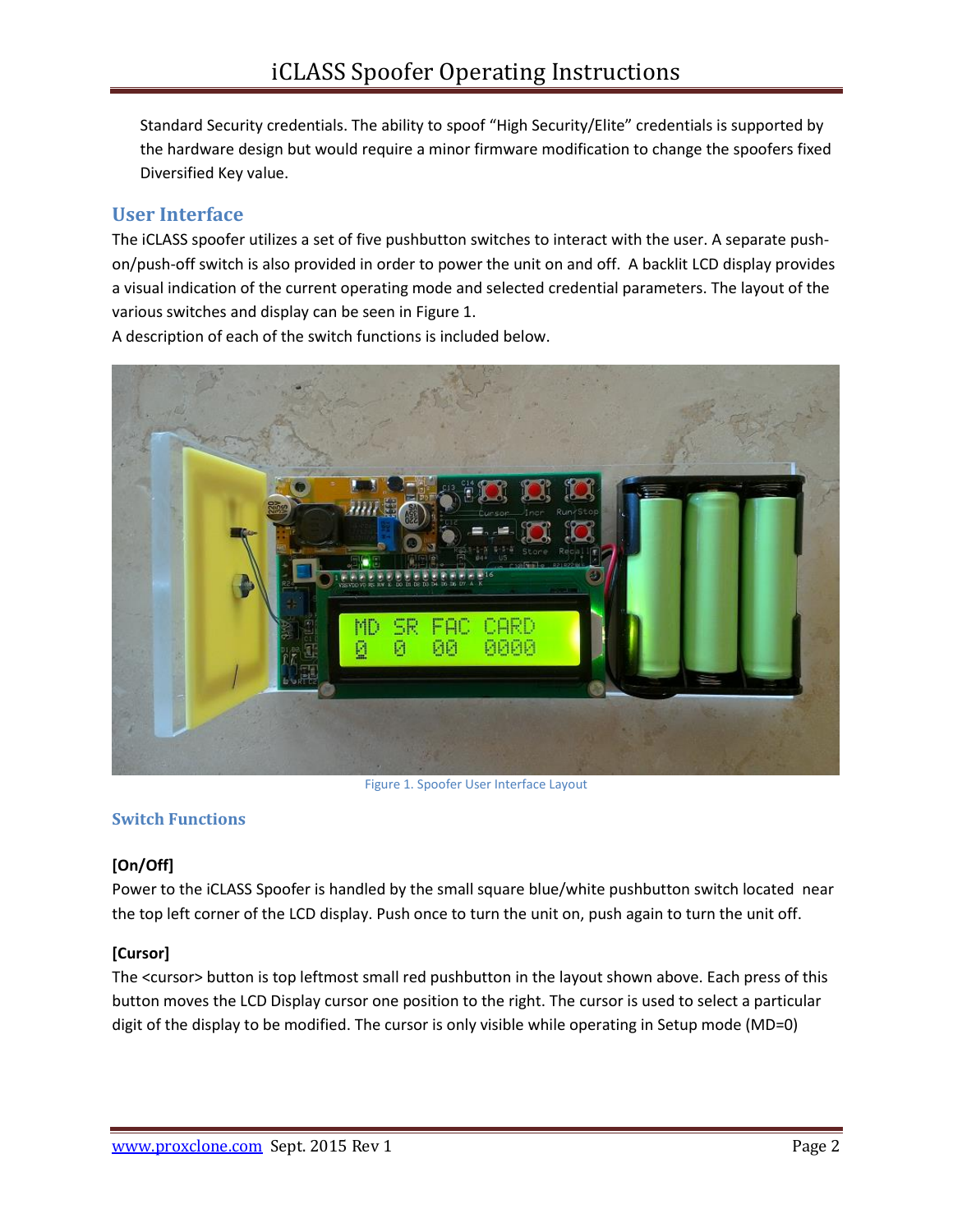# **[Incr]**

The <Increment> button is the top middle red pushbutton in the layout shown above. Each press of this button will increment (by one) the digit where the cursor is currently located.

### **[Run/Stop]**

The <Run/Stop> button is the top rightmost red pushbutton in the layout shown above. Depending on the current mode selected, a press of this button will either transition the unit from "Setup" mode to "Run" mode or from "Run" mode back to "Setup" mode. The unit MUST be operating in Run mode before any "spoofer" interaction with the reader will occur.

*[Important: In order to transition from "Setup" mode to "Run" mode the "MD" field must first be set to either 1,2,or 3 (as defined below). The spoofer will not be allowed to transition to Run mode if the Mode field is "0".]*

### **[Store]**

The <Store> button is the small red pushbutton that is located directly beneath the <Increment> button. Pressing this button will initiate a memory operation that will store the currently displayed credential data to one of sixteen possible memory locations as determined by the Store/Recall (S/R) address value.

### **[Recall]**

The <Recall> button is the small red pushbutton that is located directly beneath the <Run/Stop> button. Pressing this button will initiate a memory operation that will recall saved credential data from one of sixteen possible memory locations as determined by the Store/Recall (S/R) address value.

*[Note: Holding down the <Recall> button while turning power on will force the credential storage memory area to be cleared and the first five locations to be loaded with pre-defined default data values.]*

The spoofer contains sixteen pre-loaded card identities which can be modified by the user as desired. The default data values can be restored at any time by following the procedure in the previous paragraph. The default stored credential identities are as shown below.

| <b>Pre-Stored Card Identities</b> |           |          |          |          |  |  |
|-----------------------------------|-----------|----------|----------|----------|--|--|
| <b>SR</b>                         | Fac Code  | Card No. | Fac Code | Card No. |  |  |
| Address                           | (Decimal) | (Decimal | (Hex)    | (Hex)    |  |  |
| 0                                 | 255       | 1234     | FF       | 04D2     |  |  |
|                                   | 01        | 1000     | 01       | 03E8     |  |  |
| $\overline{2}$                    | 02        | 2000     | 02       | 07D0     |  |  |
| 3                                 | 03        | 3000     | 03       | OBB8     |  |  |
| 4                                 | 04        | 4000     | 04       | 0FA0     |  |  |
| – F                               | 00        | 0000     | 00       | 0000     |  |  |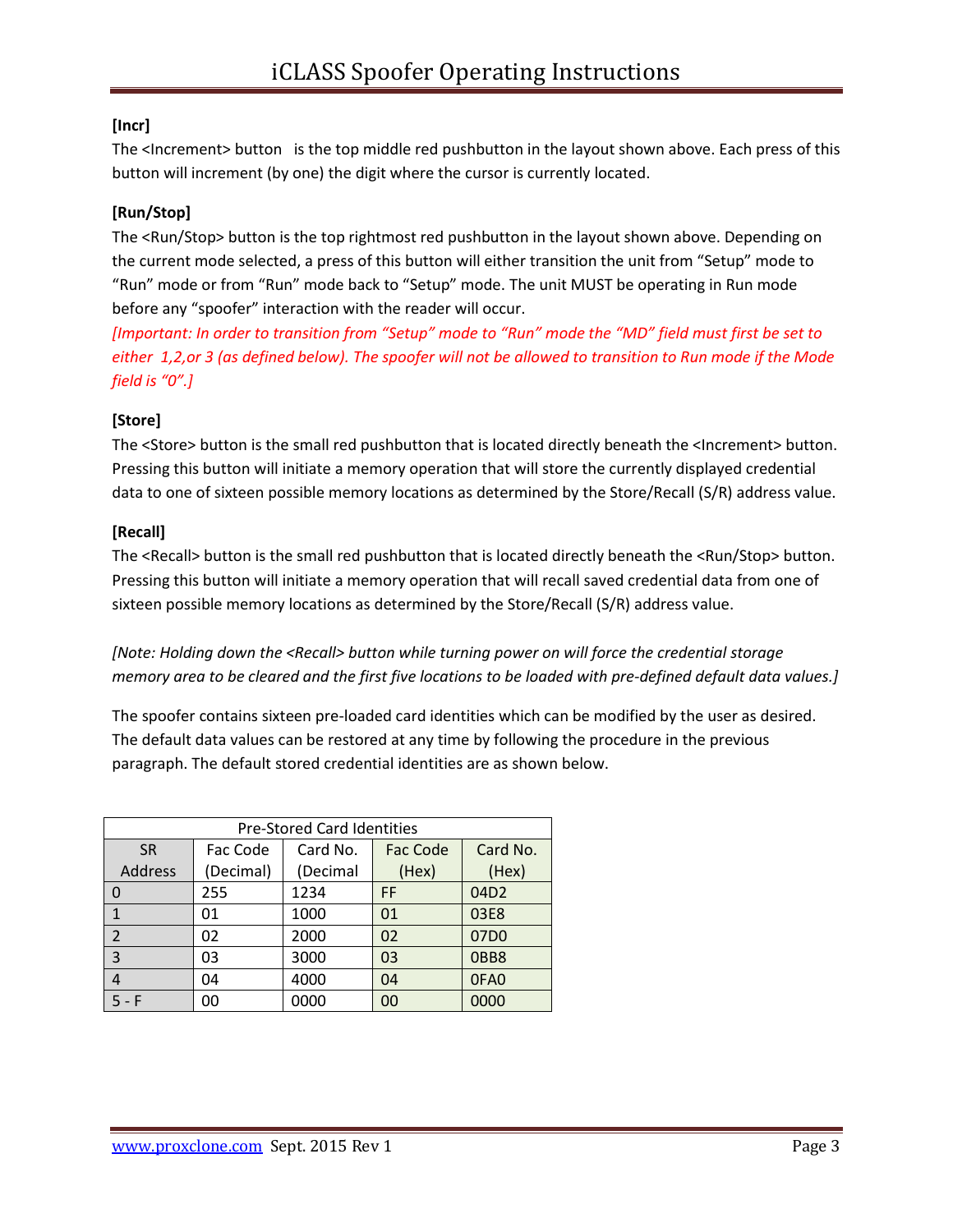### **LCD Display Fields**

### **Operating Mode (MD)**



The iCLASS Spoofer supports four different operating modes (0-3) which are defined as follows.

#### **Mode 0 – Setup Mode**

This mode is the default power-up mode. The unit must be in Setup mode in order to modify any of the LCD display fields or credential data. Setup mode 0 is manifested by the presence of the display cursor. The cursor will NOT be visible while operating in any other mode.

#### **Mode 1 – Fixed Credential Mode**

Placing the unit in Mode 1 will cause the credential data that currently displayed to be sent to the iCLASS reader whenever the credential data is requested. The card identity being sent will be "fixed" and will not change regardless of how many times the data is requested by the reader.

#### **Mode 2 – Incrementing Facility Code**

Selecting Mode 2 will cause the spoofer to respond with a Facility Code value that is one greater than the last Facility Code sent. This auto-incrementing feature allows the spoofer to walk through a series of facility codes in an attempt to discover which Facility Code value(s) will be accepted by the reader.

#### **Mode 3 – Incrementing Card Number**

Selecting Mode 3 will cause the spoofer to increment the card number value each time the credential data is read by the reader. This auto-incrementing feature allows the spoofer to walk through a series of card numbers in an attempt to discover which card number (or range of card numbers) will be accepted by the reader.

*[Note: The card number value displayed on the LCD always reflects the "next" value that will be sent to the reader , not the last value that the reader received.]*

#### **Store / Recall (SR)**

| <b>FID</b> | <b>NSR</b> |     | $FAC$ $CRRD$ |
|------------|------------|-----|--------------|
| -8         | Ω          | 207 | - 1234       |

The iCLASS Spoofer supports the ability to store and recall up to sixteen different card identities. The value of the SR field determines which one of sixteen memory locations will be addressed when performing either a <Store> or a <Recall> function. The SR field uses hexadecimal notation for the 16 different memory pointer values (0,1,2,3,4,5,6,7,8,9,A,B,C,D,E,F).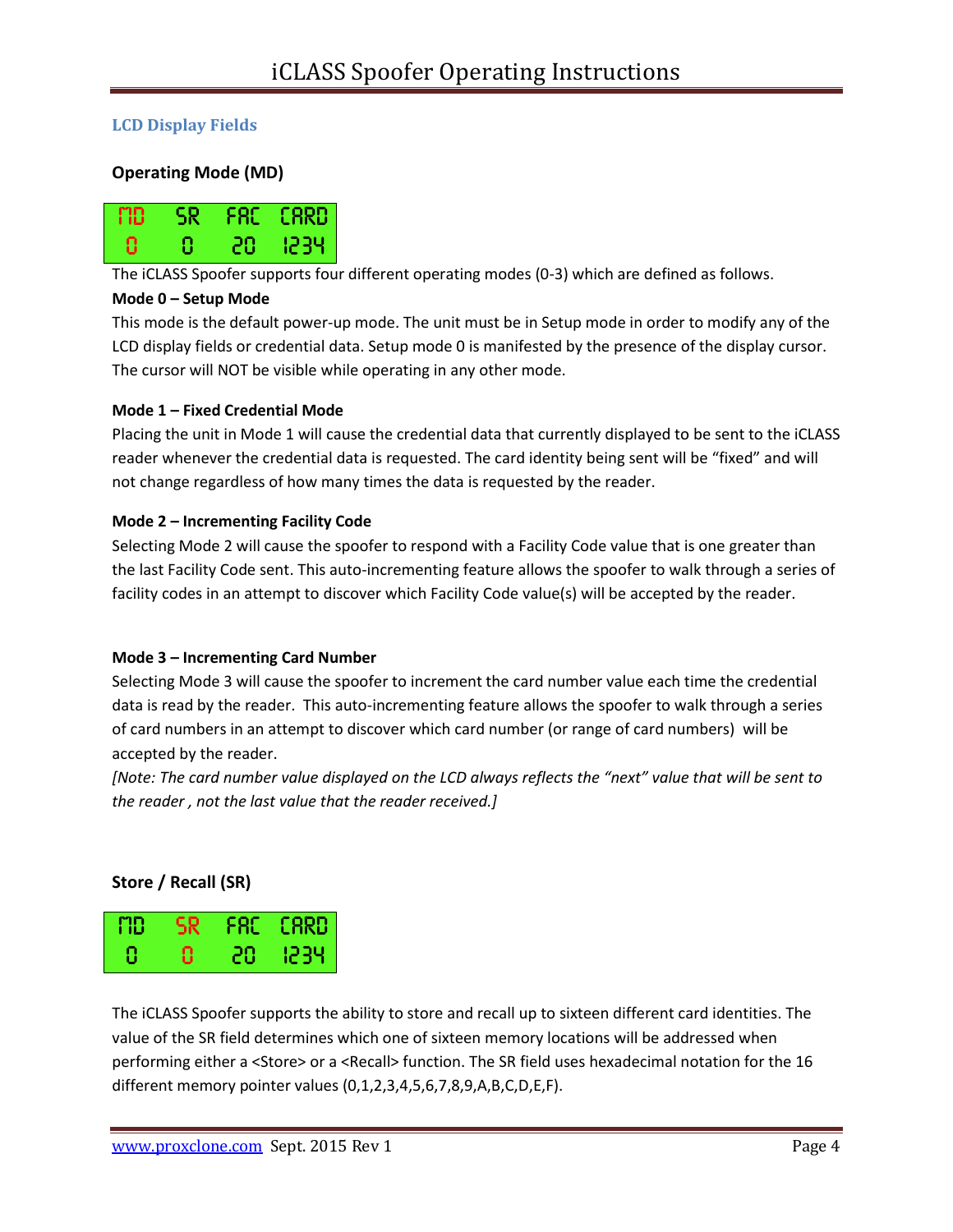## **Facility Code (FAC)**

| MD | SR | FRE I | <b>CARD</b> |
|----|----|-------|-------------|
| 8  | Ω  | 20    | 1234        |

The 2-digit Facility Code field allows the user to define a hexadecimal Facility code value in the range of 0x00-0xFF (0-255 decimal) that will be sent to the reader when the credential data is requested. *[Note: The Facility code value displayed on the LCD always reflects the "next" value that will be sent to the reader , not the last value that the reader received.]*

## **Card Number (CARD)**

| FID | 5R |    | FRE ERRD |
|-----|----|----|----------|
|     | 8  | 28 | 1234.    |

The 4-digit card number field allows the user to define a hexadecimal card number value in the range of 0x0000-0xFFFF (0-65535 decimal) that will be sent to the reader when the credential data is requested. *[Note: The Card Number value displayed on the LCD always reflects the "next" value that will be sent to the reader , not the last value that the reader received.]*

# **Spoofer Operation**

### **To Emulate(Spoof) a Card**

- 1. Power the Spoofer unit on by pressing the blue Power-On/Power-Off pushbutton.
- 2. The cursor is initially positioned beneath the "MD" field. Press the <Incr> button to select the desired mode of operation (1,2 or 3 as defined in the Operating Mode section above).
- 3. If the user desires to load a stored card identity then …
	- a. Move the cursor to the SR field.
	- b. Press <Incr> until the desired pre-stored card identity location is shown.
	- c. Press <Recall> to load the selected card identity.
	- d. Press <Run/Stop> to exit setup mode and enter Run mode.
	- e. Place the spoofer antenna approximately 1" from the reader to begin card emulation.
- 4. Alternatively, if the user desires to enter a new credential identity then …
	- a. Move the cursor to either of the two Facility Code fields.
	- b. Press <Incr> to increment the selected field until the desired value is obtained.
	- c. Move the cursor to either one of the four Card Number fields.
	- d. Press <Incr> to increment the selected field until the desired value is obtained.
	- e. Repeat steps c & d above until the complete card number has been entered.